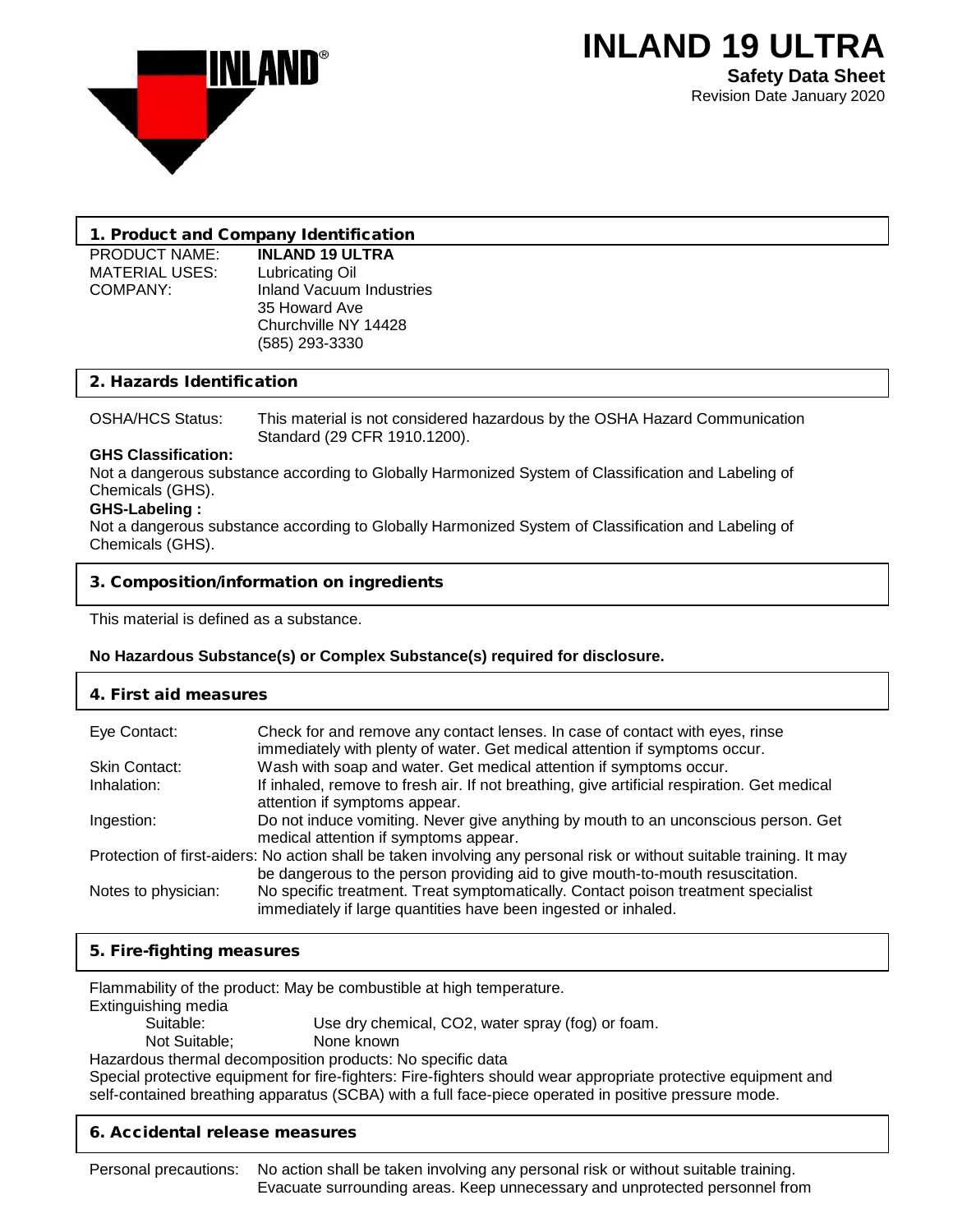|                         | entering. Do not touch or walk through spilled material. Avoid breathing vapor or mist.<br>Provide adequate ventilation. Wear appropriate respirator when ventilation is<br>inadequate. Put on appropriate personal protective equipment (see section 8).<br>Environmental precautions: Avoid dispersal of spilled material and runoff and contact with soil, waterways,<br>drains and sewers. Inform the relevant authorities if the product has caused                                                                                                                                                                            |
|-------------------------|-------------------------------------------------------------------------------------------------------------------------------------------------------------------------------------------------------------------------------------------------------------------------------------------------------------------------------------------------------------------------------------------------------------------------------------------------------------------------------------------------------------------------------------------------------------------------------------------------------------------------------------|
|                         | environmental pollution (sewers, waterways, soil or air).                                                                                                                                                                                                                                                                                                                                                                                                                                                                                                                                                                           |
| Methods for cleaning up |                                                                                                                                                                                                                                                                                                                                                                                                                                                                                                                                                                                                                                     |
| Small spill:            | Stop leak if without risk. Move containers from spill area. Dispose of via a licensed<br>waste disposal contractor.                                                                                                                                                                                                                                                                                                                                                                                                                                                                                                                 |
| Large spill:            | Stop leak if without risk. Move containers from spill area. Approach release from<br>upwind. Prevent entry into sewers, water courses, basements or confined areas.<br>Contain and collect spillage with non-combustible, absorbent material e.g. sand, earth,<br>vermiculite or diatomaceous earth and place in container for disposal according to local<br>regulations (see section 13). Dispose of via a licensed waste disposal contractor.<br>Contaminated absorbent material may pose the same hazard as the spilled product.<br>Note: see section 1 for emergency contact information and section 13 for waste<br>disposal. |

## 7. Handling and storage

Handling: Put on personal protective equipment (see section 8). Eating, drinking and smoking should be prohibited in areas where this material is handled, stored and processed. Workers should wash hands and face before eating, drinking and smoking. Do not breathe vapor or mist. Do not ingest. Avoid contact with eyes, skin and clothing. Keep in the original container or an approved alternative made from a compatible material, kept tightly closed when not in use. Empty containers retain product residue and can be hazardous. Do not reuse container. Storage: Store in accordance with local regulations. Store in original container protected from direct sunlight in a dry, cool and well-ventilated area, away from incompatible materials (see section 10) and food and drink. Keep container tightly closed and sealed until ready for use. Containers that have been opened must be carefully resealed and kept upright to prevent leakage. Do not store in unlabeled containers. Use appropriate containment to avoid environmental contamination.

## 8. Exposure controls/personal protection

Consult local authorities for acceptable exposure limits.

Recommended monitoring procedures: If this product contains ingredients with exposure limits, personal, workplace atmosphere or biological monitoring may be required to determine the effectiveness of the ventilation or other control measures and/or the necessity to use respiratory protective equipment.

- Engineering measures: No special ventilation requirements. Good general ventilation should be sufficient to control worker exposure to airborne contaminants. If this product contains ingredients with exposure limits, use process enclosures, local exhaust ventilation or other engineering controls to keep worker exposure below any recommended or statutory limits.
- Hygiene measures: Wash hands, forearms and face thoroughly after handling chemical products, before eating, smoking and using the lavatory and at the end of the working period. Appropriate techniques should be used to remove potentially contaminated clothing.

Personal protection

Eyes: Safety glasses

Respiratory: A respirator is not needed under normal and intended conditions of use Hands: Natural rubber (latex)

Personal protective equipment (pictograms)



HMIS Code/Personal protective equipment: B

Environmental exposure controls: Emissions from ventilation or work process equipment should be checked to ensure they comply with the requirements of environmental protection legislation. In some cases fume scrubbers, filters or engineering modifications to the process equipment will be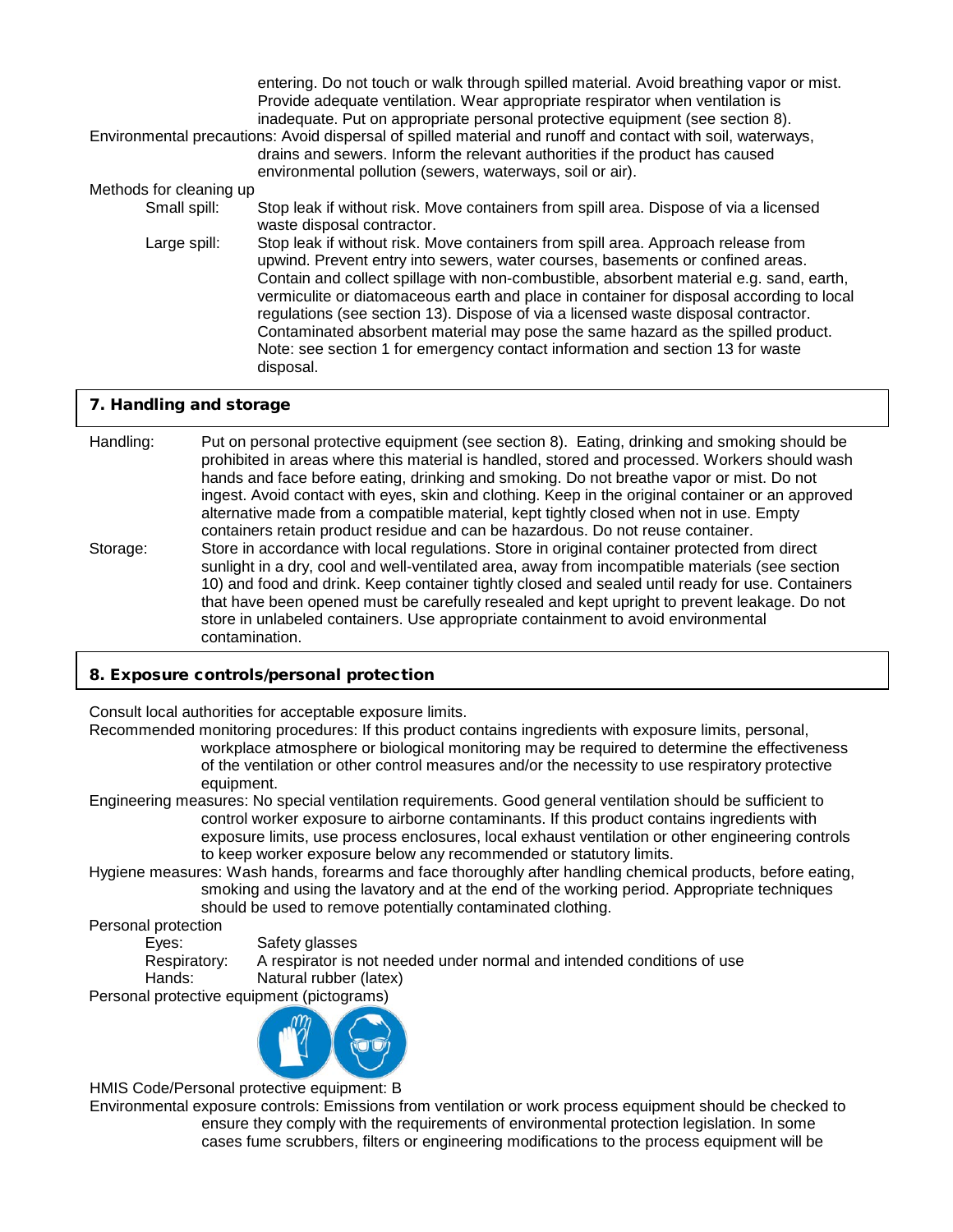#### 9. Physical and chemical properties

#### **GENERAL INFORMATION**

**Physical State:** Liquid **Form:** Clear **Color:** Clear **Odor:** Mild **Odor Threshold:** N/D

#### **IMPORTANT HEALTH, SAFETY, AND ENVIRONMENTAL INFORMATION**

**Relative Density (at 25 °C):** 0.86 g/ml **Flammability (Solid, Gas):** N/A **Flash Point [Method]:** 247°C (477°F) [ASTM D-93] **Flammable Limits (Approximate volume % in air):** LEL: N/D UEL: N/D **Autoignition Temperature:** N/D **Boiling Point / Range:** 160ºC @ .01 torr **Decomposition Temperature:** N/D **Vapor Density (Air = 1):** N/D **Vapor Pressure:** <.0001 Torr @25ºC **Evaporation Rate (n-butyl acetate = 1):** N/D **pH:** N/A **Log Pow (n-Octanol/Water Partition Coefficient):** N/D **Solubility in Water:** Negligible **Viscosity:** 55 cSt (55 mm2/sec) at 40 °C **Oxidizing Properties:** See Hazards Identification Section.

#### **OTHER INFORMATION**

**Freezing Point:** N/D **Melting Point:** N/D **Pour Point:** < -10°C (14°F)

| 10. Stability and reactivity |                                                                                                                                           |  |
|------------------------------|-------------------------------------------------------------------------------------------------------------------------------------------|--|
| Stability:                   | The product is stable                                                                                                                     |  |
| Hazardous polymerization:    | Under normal conditions of storage and use, hazardous polymerization will not<br>occur.                                                   |  |
| Conditions to avoid:         | No specific data                                                                                                                          |  |
| Materials to avoid:          | Reactive or incompatible with the following materials: oxidizing materials.                                                               |  |
|                              | Hazardous decomposition products: Under normal conditions of storage and use, hazardous decomposition<br>products should not be produced. |  |

## 11. Toxicological information

**Sensitizer** : No data available to indicate product or components may be a skin sensitizer. **Mutagenicity:** No data available to indicate product or any components present at greater than 0.1% is mutagenic or genotoxic

**Carcinogenicity:** Not expected to cause cancer. This product meets the IP-346 criteria of <3% PAH's and is not considered a carcinogen by the International Agency for Research on Cancer.

#### **Reproductive and Developmental Toxicity:**

No data available to indicate product or any components present at greater than 0.1% may cause birth defects.

## **Specific target organ toxicity: (single exposure)**

Non-hazardous under Specific Target Organ Systemic Toxicity Single Exposure catergory **Specific target organ toxicity (repeated exposure)**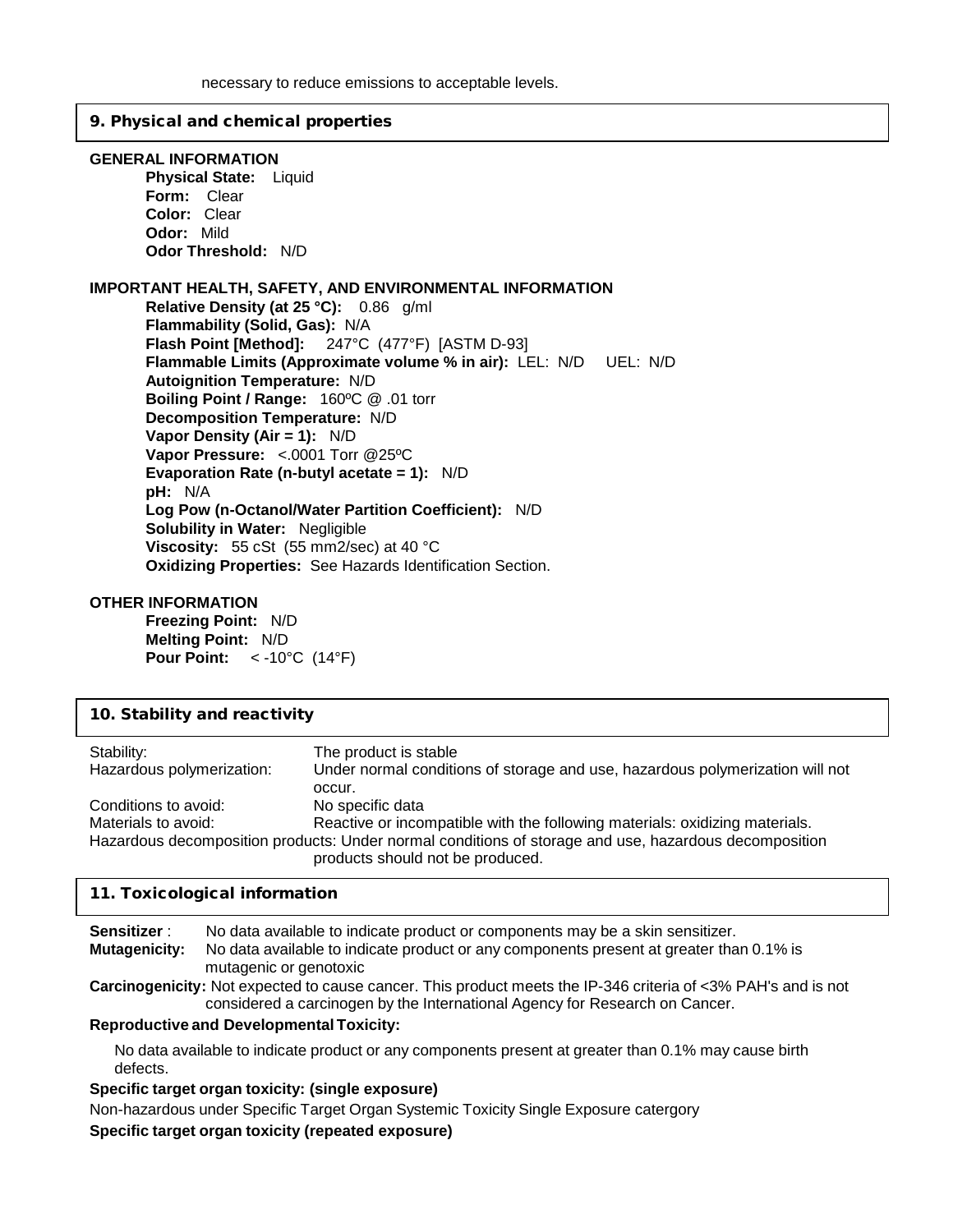## 12. Ecological information

**Acute Aquatic ecotoxicity :** Non-hazardous under Aquatic Acute Environment category. **Chronic Aquatic ecotoxicity :** Non-hazardous under Aquatic Chronic Environment category. **Persistence and degradability :** Biodegrades slowly. **Bioaccumulative potential :** Bioconcentration may occur. **Mobility in soil :** This material is expected to have essentially no mobility in soil. **Results of PBT and vPvB assessment :** Not determined **Other adverse effects :** No data available.

## 13. Disposal considerations

Waste disposal: The generation of waste should be avoided or minimized wherever possible. Empty containers or liners may retain some product residues. This material and its container must be disposed of in a safe way. Dispose of surplus and nonrecyclable products via a licensed waste disposal contractor. Disposal of this product, solutions and any by-products should at all times comply with the requirements of environmental protection and waste disposal legislation and any regional local authority requirements. Avoid dispersal of spilled material and runoff and contact with soil, waterways, drains and sewers.

Disposal should be in accordance with applicable regional, national and local laws and regulations. Refer to section 7: Handling and storage and section 8: Exposure controls/personal protection for additional handling information and protection of employees.

| 14. Transport information                                                       |                                                                                                                                                                                                                                                                                                                                                                                                                                                                                                                                                                                                                                           |  |
|---------------------------------------------------------------------------------|-------------------------------------------------------------------------------------------------------------------------------------------------------------------------------------------------------------------------------------------------------------------------------------------------------------------------------------------------------------------------------------------------------------------------------------------------------------------------------------------------------------------------------------------------------------------------------------------------------------------------------------------|--|
| AERG:<br>Regulatory information                                                 | Not applicable                                                                                                                                                                                                                                                                                                                                                                                                                                                                                                                                                                                                                            |  |
| DOT/IMDG/IATA:                                                                  | Not regulated                                                                                                                                                                                                                                                                                                                                                                                                                                                                                                                                                                                                                             |  |
| 15. Regulatory information                                                      |                                                                                                                                                                                                                                                                                                                                                                                                                                                                                                                                                                                                                                           |  |
| <b>United States</b><br><b>HCS Classification;</b><br>U.S. Federal regulations: | Not regulated<br>United States Inventory (TSCA 8b): All components are listed or exempted.<br>SARA 302/304/311/312 extremely hazardous substance: No products were                                                                                                                                                                                                                                                                                                                                                                                                                                                                        |  |
|                                                                                 | Found.<br>SARA 302/304 emergency planning and notification: No products were found.<br>SARA 302/304/311/312 hazardous chemicals: No products were found.<br>SARA 311/312 MSDS distribution-chemical inventory-hazard identification: No<br>products were found.<br>Clean Water Act (CWA) 307: No products were found.<br>Clean Water Act (CWA) 311: No products were found.<br>Clean Air Act (CAA) 112 accidental release prevention: No products were<br>found.<br>Clean Air Act (CAA) 112 regulated flammable substances: No products were<br>found.                                                                                    |  |
| State regulations:                                                              | Clean Air Act (CAA) 112 regulated toxic substances: No products were found.<br>Connecticut Carcinogen Reporting: None of the components are listed.<br>Connecticut Hazardous Material Survey: None of the components are listed.<br>Florida substance: None of the components are listed.<br>Illinois Chemical Safety Act: None of the components are listed.<br>Illinois Toxic Substances Disclosure to Employee Act: None of the components<br>are listed.<br>Louisiana Reporting: None of the components are listed.<br>Louisiana Spill: None of the components are listed.<br>Massachusetts Spill: None of the components are listed. |  |